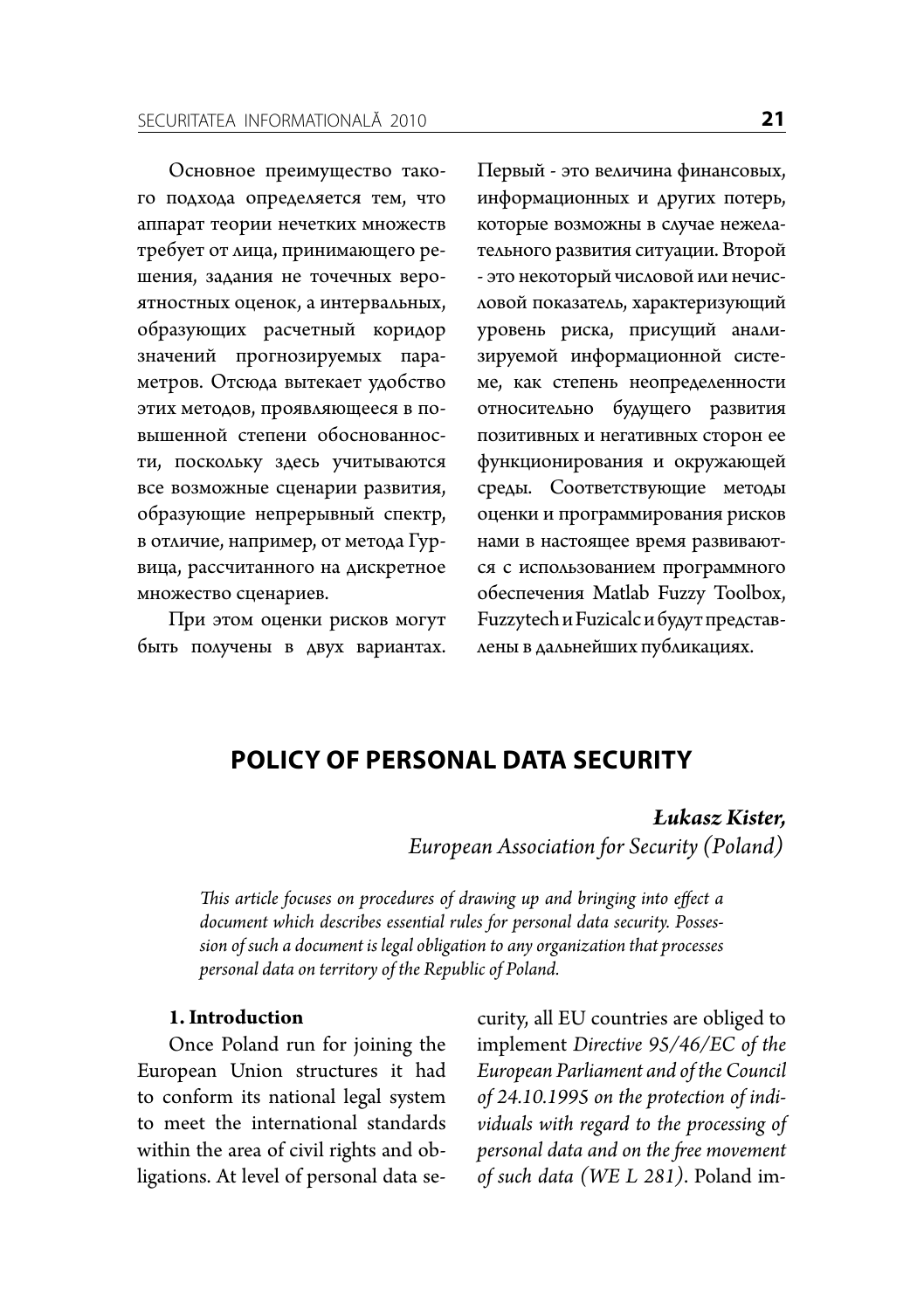plemented the directive on 29 August 1997 by authority of the Act on the Protection of Personal Data ( Journal of Laws No. 133 item 883).

Currently binding legal system in this area was established upon amendments passed to earlier legal acts in 2004 ( Journal of Laws No. 25 item 219 with amendments) which in particular applied to mandatory organizational and technical means ensuring security of processed personal data.

# **2. Basic expressionsin personal data security**

In order to keep argument in the article correct, it is necessary to introduce some major expressions related to personal data security.

**Personal data is any information concerning an identified or identifiable person**. Modifier *any information* indicates wide range of the expression "personal data", that includes not only language signs but also images, sounds and, getting more important, biometrics as well. It is important that biometric data is finger prints or retina pattern as well as structure of face, voice projection, geometry of a hand, pattern of veins and even habits or acquired skills (e.g. walk style, handwriting, etc.).

**Personal data processing is any operation made over personal data,** especially in IT systems, such as collecting, saving, storing, editing, modifying, sharing and erasing data. Determining particular operations which are part of personal data processing, does not make the catalog of such operations closed. It specifies time frames of data processing, from collecting to erasing data, what gives frames for obligation of personal data security.

**3. Documentation of personal data security**

## **3.1 Definition**

The legislature did not define expression "Policy of Personal Data Security" [further called: the Policy] therefore help of scientists and experts was necessary to make clear and precise definition of it.

**Policy of Personal Data Security** is a set of laws, regulations and practical experience that determine a way of management, protection and distribution of personal data inside and outside of an institution. The set is directly related to security of personal data processed traditionally as well as in IT systems.

### **3.2 Contents**

Contents of the Policy document is described in the executive decree to the mentioned earlier Act, nevertheless almost all independent experts and researchers claim that it is not extensive enough to cover all legal obligation for personal data security. Therefore, according to the international standards ISO 27001 and ISO 17799, the Policy is supposed to include below listed elements:

- Declaration of an institution management;
- General statements (definitions, goals, extent);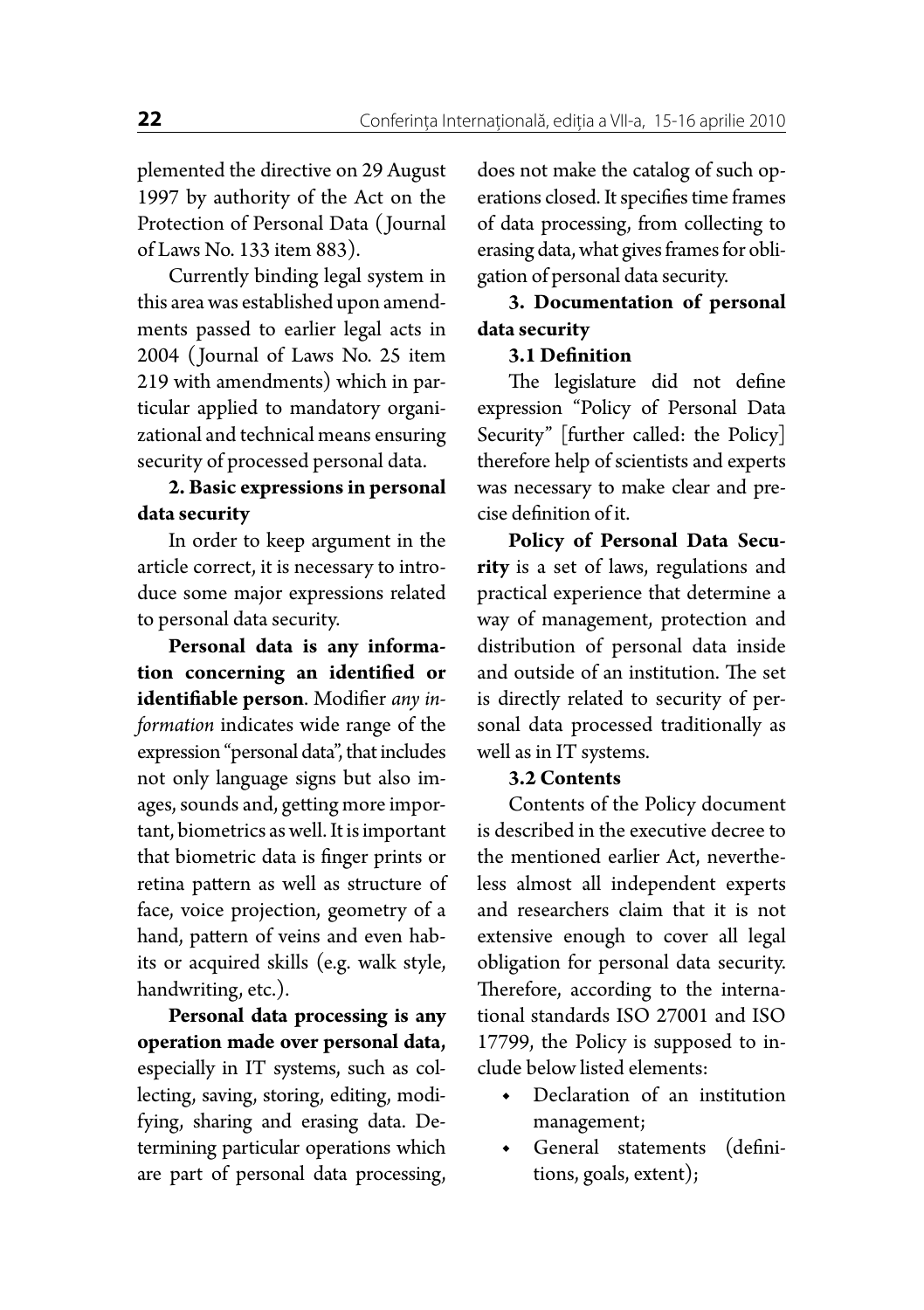- Structure of management;
- ◆ Strategy of organizational and technical security measures, including:
	- personnel security;
	- access control;
	- hardware protection;
	- access to IT systems;
	- notebooks and on-line work (remote access);
	- electronic information storage devices;
	- access to the Internet;
	- e-mail;
	- antivirus protection;
	- cryptographic protection;
	- emergency data back-up;
	- withdrawal from use and utilization of hardware and storage devices;
	- security audits;
	- trainings;
	- access to personal data for personnel from the outside.
- ◆ Registering of personal data sets;
- ◆ Audit and updating of documentation
- Final statements.

and also elements described in the executive decree:

- ◆ List of buildings, rooms and parts of room that make area in which personal data is processed;
- List of personal data sets with software used to processed the data;
- Description of structure of the data sets which shows contents of data records and relations between records;
- Algorithm of data flow between particular systems.

It is also important to indicate necessity of implementation into the Policy procedures for crisis management in personal data security system.

**3.3 Preparation of the Policy**

**Documentation that specifies rules of security for processing personal data**, apart from other detailed requirements, **must be adequate to reality** when treats actual state of its conformity with the law. Preparation of the Policy should be preceded by audit in a company that allows to collect all information needed to create the Policy.

Formally, the Policy may consist of one or few documents describing process of personal data security. According to the legal requirements, the Policy has to be prepared in a traditional way (hard copy).

# **4.In conclusion**

Properly prepared and implemented in a company Policy of Personal Data Security makes procedures that allow to manage data of specific value professionally. Beside meeting legal requirements, the Policy creates long-term image of safe partner in business, client, employer, organization etc.